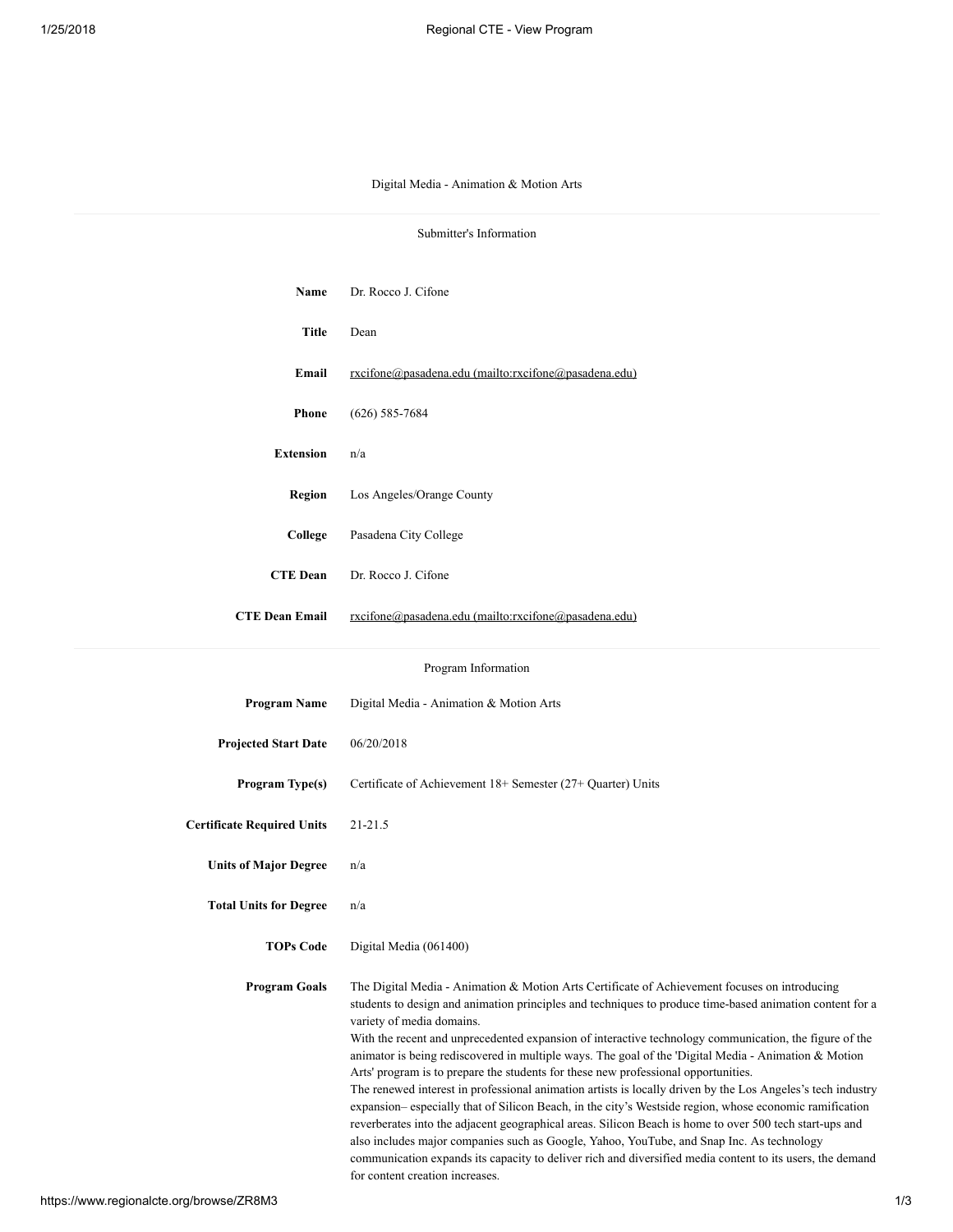## 1/25/2018 Regional CTE - View Program

|                             | Using industry-standard technologies, students will develop foundational skills for entry-level<br>design/animation positions in a variety of fields including, but not limited to: web design, app design,<br>game design, webcasting, branding/communication design, advertising, broadcasting, and social media.<br>This is all in addition to the traditional entertainment industries and cinematic arts.<br>This program will empower students interested in the field of animation to produce a competitive<br>portfolio for admission to 4-years programs in related majors. The Greater Los Angeles Area is the home<br>of some of the most competitive and sought-after public and private institutions both regionally and<br>nationally. These institutions offer baccalaureate in Art and Design. These include UCLA, USC, CalArts,<br>CSULA, CSULB, Otis College of Design, ArtCenter College of Design, Loyola Marymount University,<br>and Woodbury University, among others. All offer BFAs in Animation and related fields. They have<br>admission policies requiring the submission of a portfolio. The sequence in the proposed Digital Media -<br>Animation & Motion Arts program is composed of mostly transferable courses. The culminating capstone<br>course, while non- transferable, is aimed at developing and refining a personal body of work, such as a<br>portfolio, enhancing the successful transfer of students to a Bachelor of Fine Arts (BFA) offering<br>institution.<br>Moreover, the proposed Digital Media - Animation & Motion Arts program supports the mission of the<br>college to provide 21st-century education. The rapid technological changes in animation require an<br>attitude of constant learning and problem solving. Students in this field must simultaneously strive for<br>professional expertise and artistic excellence.<br>Employing effective communication strategies using visual and cinematic language, students identify |
|-----------------------------|------------------------------------------------------------------------------------------------------------------------------------------------------------------------------------------------------------------------------------------------------------------------------------------------------------------------------------------------------------------------------------------------------------------------------------------------------------------------------------------------------------------------------------------------------------------------------------------------------------------------------------------------------------------------------------------------------------------------------------------------------------------------------------------------------------------------------------------------------------------------------------------------------------------------------------------------------------------------------------------------------------------------------------------------------------------------------------------------------------------------------------------------------------------------------------------------------------------------------------------------------------------------------------------------------------------------------------------------------------------------------------------------------------------------------------------------------------------------------------------------------------------------------------------------------------------------------------------------------------------------------------------------------------------------------------------------------------------------------------------------------------------------------------------------------------------------------------------------------------------------------------------------------------------------------------------------------------------------------------------------|
|                             | visual storytelling, animation principles, production and post-production processes. By the end of the<br>program, students will be able to identify, pitch, develop and produce an independent, animation project<br>while exploring strategies for teamwork, self-production and project promotion. The program promotes<br>exposure to mentorship and professional feedback through invited guest critics.                                                                                                                                                                                                                                                                                                                                                                                                                                                                                                                                                                                                                                                                                                                                                                                                                                                                                                                                                                                                                                                                                                                                                                                                                                                                                                                                                                                                                                                                                                                                                                                  |
| <b>Program Description</b>  | The Digital Media -- Animation and Motion Arts curriculum prepares students with entry-level skills in<br>animation and motion arts to seek employment in a variety of fields including entertainment, game<br>design, the web, advertising, broadcasting, social media, and mobile apps. Using industry-standard 2-D<br>and 3-D design and animation technologies, students develop a professional process for the creative<br>expression of animation and visual storytelling. Projects employ effective communication strategies using<br>visual and cinematic language. Emphasis on independent practices and creative leadership. Students<br>completing this program will develop an online portfolio and participate in an advanced team project.<br>All courses in this certificate require literacy and proficiency in writing and math. Projects require<br>written, oral, and visual presentations as well as the application of basic math principles and skills.<br>A Certificate of Achievement is awarded upon completion of all required courses with a grade of C or<br>better.<br>Effective: Academic Year 2018-19                                                                                                                                                                                                                                                                                                                                                                                                                                                                                                                                                                                                                                                                                                                                                                                                                                                           |
| <b>Program Requirements</b> | Course Number Course Title Units<br>ART 056 Introduction to Digital Painting & Drawing 3.0<br>ART 057 Motion Graphics 3.0<br><b>OR</b><br>ART 080 Foundations of Interactive Game Designsen 3.0<br>ART 070 Principles of Animation 3.0<br>ART 085A 3D Modeling & Sculpting 3.0<br><b>OR</b><br>ART 155A<br>3D Modeling & Sculpting 3.0<br>OR.<br>ART 085B 3D Animation & Simulations 3.0<br><b>OR</b><br><b>ART 155B</b><br>3D Animation & Simulations 3.0<br>ART 081 Game Design with Game Engines 3.0<br>ART 052A<br>Introduction to Illustration 3.5<br>3.0<br>ART 052B<br><b>Advanced Illustration</b><br>ART 012A<br>Beginning Life Drawing 3.0<br>ART 064 I Introduction to Interaction Design 3.0<br>ART 081 Game Design with Game Engines 3.0<br>ART 060 Creative Coding 3.0<br>ART 180 Digital Media Incubator 3.0                                                                                                                                                                                                                                                                                                                                                                                                                                                                                                                                                                                                                                                                                                                                                                                                                                                                                                                                                                                                                                                                                                                                                                    |
| <b>Program Projections</b>  | 2018-19:20<br>2019-20:25<br>2020-21:40                                                                                                                                                                                                                                                                                                                                                                                                                                                                                                                                                                                                                                                                                                                                                                                                                                                                                                                                                                                                                                                                                                                                                                                                                                                                                                                                                                                                                                                                                                                                                                                                                                                                                                                                                                                                                                                                                                                                                         |

Labor Market Information